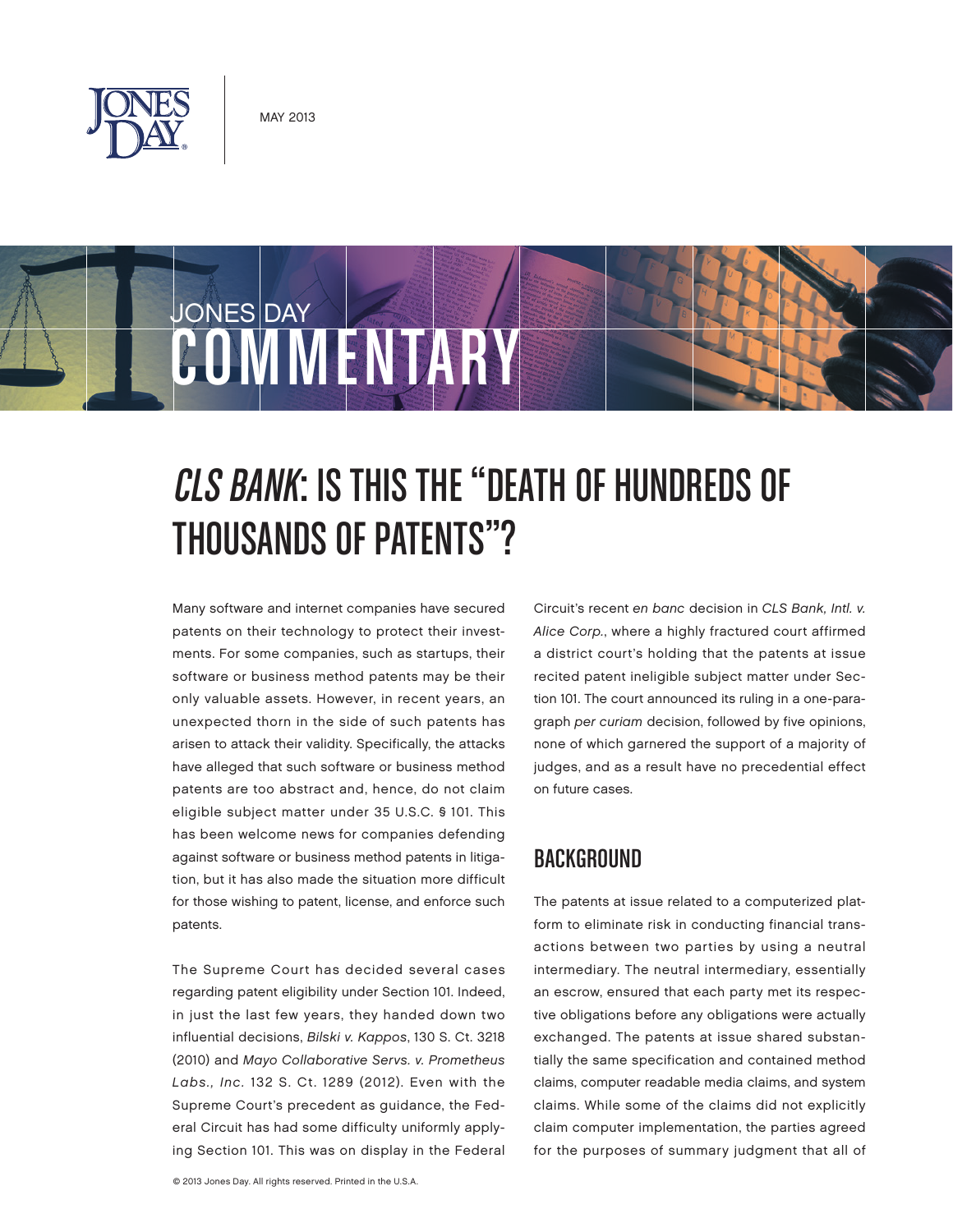the claims should be construed to require a computer that included at least a processor and memory.

On summary judgment, the district court held that the claims at issue were invalid under 35 U.S.C. § 101. A threejudge panel of the Federal Circuit reversed the district court's decision, and the Federal Circuit granted a petition for rehearing en banc. The Federal Circuit's en banc decision consisted of a one-paragraph per curiam opinion followed by five lengthy concurring or dissenting opinions. The opinions espoused various approaches regarding the proper inquiry for analyzing claims of patent eligibility under Section 101. Judge Lourie drafted the lead concurring opinion for five judges, and he was joined by Judges Dyk, Prost, Reyna, and Wallach. Additional opinions were filed by Judge Rader, Judge Moore, Judge Newman, and Judge Linn. After a tally of the votes, seven of the 10 judges hearing the appeal agreed that the method and computer readable medium claims failed to recite patent eligible subject matter. The court voted 5–5, however, as to the patent eligibility of the system claims. As a result of the court's equal division on the system claims, the appellate court affirmed the district court's judgment regarding those claims. The various opinions, and the judges joining them, are summarized in the table below.

| No Claims Are<br><b>Patent Eligible</b>                                     | <b>System Claims Are</b><br><b>Patent Eligible</b>                                                                                                             | <b>All Claims Are</b><br><b>Patent Eligible</b> |
|-----------------------------------------------------------------------------|----------------------------------------------------------------------------------------------------------------------------------------------------------------|-------------------------------------------------|
| Lead Opinion<br>(Lourie; joined<br>by Dyk, Prost,<br>Reyna, and<br>Wallach) | Second Opinion<br>(Rader; joined by Moore,<br>Linn, and O'Malley;<br>Rader and Moore would<br>have held that only<br>the system claims are<br>patent eligible) | Fourth Opinion<br>(Newman)                      |
|                                                                             | Third Opinion<br>(Moore; joined by Rader,<br>Linn, and O'Malley;<br>Rader and Moore would<br>have held that only<br>the system claims are<br>patent eligible)  | Fifth Opinion<br>(Linn and<br>O'Malley)         |

## Judge Lourie's Lead Opinion

Judge Lourie's opinion—for himself and Judges Dyk, Prost, Reyna, and Wallach—urged the court to affirm the district court's judgment of ineligibility of all claims in its entirety.

He emphasized that the patents at issue claimed abstract ideas that were devoid of sufficient innovation to warrant patent protection. Before addressing the patent claims, he laid out a framework for analyzing the patent eligibility of claims under Section 101. He first reviewed notable Supreme Court precedent related to Section 101. From this review, he identified common themes that should guide a Section 101 inquiry. After reviewing these basic principles, Judge Lourie announced a specific analysis that, in his view, should be applied in determining whether a computer-implemented claim is patent eligible under Section 101.

First, a court should determine whether the claimed invention fits within one of the four statutory classes set out in Section 101—a process, machine, manufacture, or composition of matter. If it does, the court should then determine whether the claim is drawn to subject matter that is ineligible for patent protection: abstract ideas, laws of nature, or physical phenomena. To do so, the court should define "whatever fundamental concept appears wrapped up in the claim." After the pertinent abstract idea is identified, the court should evaluate whether the balance of the claim contains "additional substantive limitations that narrow, confine, or otherwise tie down the claim so that, in practical terms, it does not cover the full abstract idea itself." Judge Lourie noted that these limitations must be the product of human ingenuity, rather than being merely appended to the underlying abstract idea.

Applying these concepts, Judge Lourie determined that the claims at issue encompassed the abstract idea of reducing settlement risk by effecting trades through a third-party intermediary. Next, he analyzed the substantive limitations in the method claims, concluding that those limitations, even those related to computer implementation, did not add anything of substance to the claim. As he explained, a computer does not confer a claim with patent eligibility, "[u]nless the claims require a computer to perform operations that are not merely accelerated calculations." According to Judge Lourie's interpretation of the patents at issue, the claims did not recite essential or improved computer technology. Rather, the computer implementation was merely "'insignificant post solution activity' relative to the abstract idea." In addition, the computer implementation in the patent failed "to supply an 'inventive concept' that represents a nontrivial, non-conventional human contribution or materially narrows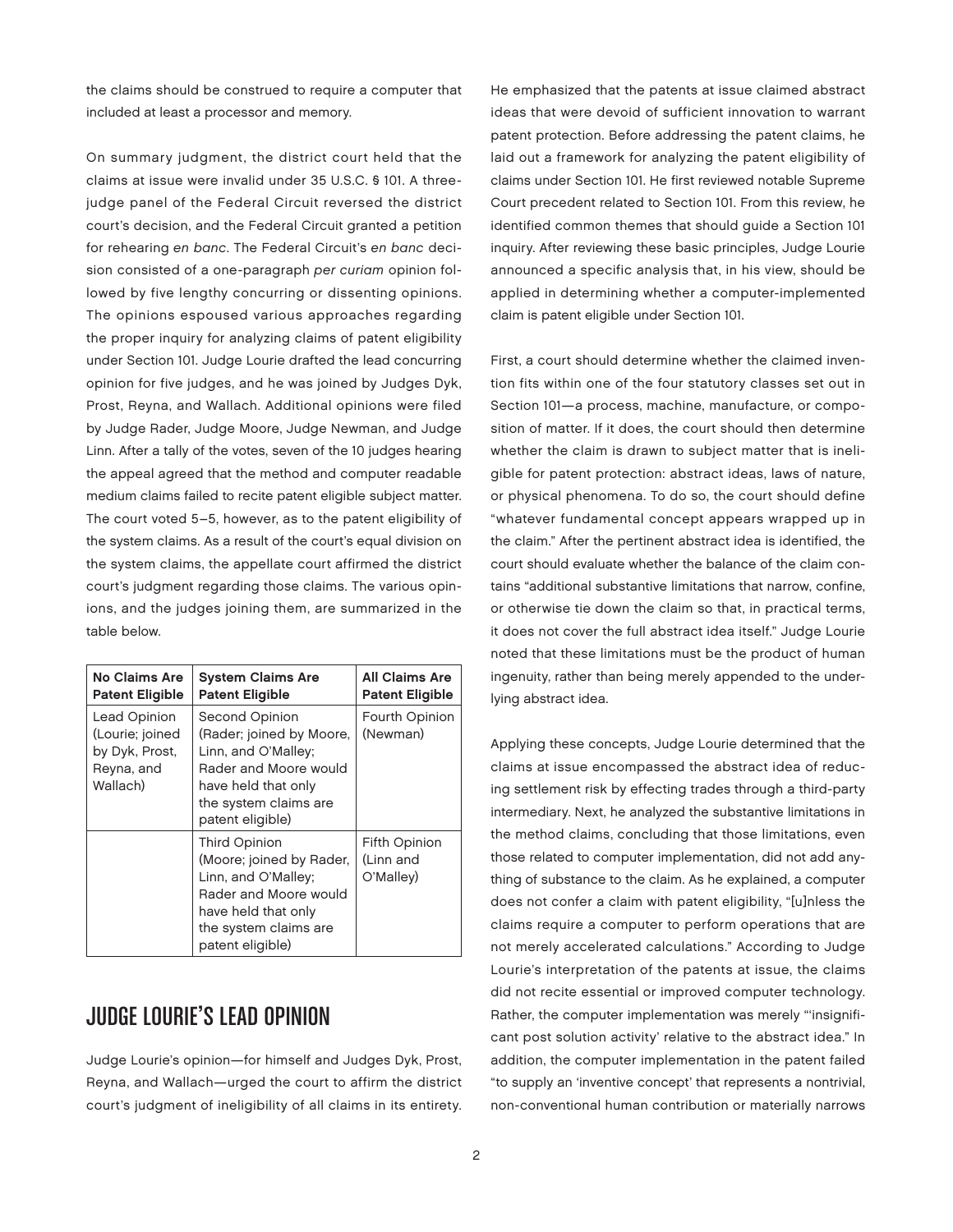the claims relative to the abstract idea they embrace." Therefore, in his opinion, upholding the method claims would preempt use of the abstract idea.

As for the computer readable media and system claims, Judge Lourie found that despite being drawn to physical objects, these claims were still patent ineligible. For the computer readable media claims, the physical object, the "computer readable storage medium," was stated in broad and functional terms, and each substantive limitation was directly related to the subject matter of the method claims. The computer readable media claims were, therefore, not truly drawn to the computer readable storage media but, rather, to the underlying method.

Turning to the system claims, Judge Lourie analyzed a representative claim and determined that it recited a computerized system configured to carry out a series of steps that mirrored the method claims at issue. He explained that the system's computer limitations were claimed in generic, functional terms that "would encompass any device capable of performing the same ubiquitous calculations, storage, and connectivity functions required by the method claims." To Judge Lourie, these system claims were unpatentable because they were "akin to stating the abstract idea of thirdparty intermediation and adding the words: 'apply it' on a computer."

#### The Other Opinions of the Court

In the second opinion, Judge Moore joined Chief Judge Rader's opinion in its entirety. Judges Linn and O'Malley also joined as to all parts, except for the section regarding the method claims. In his opinion, Chief Judge Rader agreed that the method and media claims of the patents at issue were patent ineligible. Chief Judge Rader disagreed with Judge Lourie, however, regarding the system claims and the proper treatment of computer-specific limitations. After reviewing the text of Section 101 and Supreme Court precedent, Chief Judge Rader explained that "where the claim is tied to a computer in such a way that the computer plays a meaningful role in the performance of the claimed invention, and the claim does not pre-empt virtually all uses of an underlying abstract idea, the claim is patent eligible." Chief Judge Rader analyzed a representative system claim and

determined that it met that standard, finding that the claim "recites a machine and other steps to enable transactions." He further noted that: "The claim begins with a machine acquiring data and ends with the machine exchanging financial instructions with other machines. The 'abstract idea' present here is not disembodied at all, but is instead integrated into a system utilizing machines." Thus, Chief Judge Rader found the system claims to be patent eligible. Judges Linn and O'Malley believed that, if the method claims could be interpreted by Judge Rader, they would be patent ineligible. But, for the reasons stated in their separate opinion, they believed that, as properly construed on the record and in the procedural posture, the method claims were patent eligible.

The third opinion, written by Judge Moore and joined by Chief Judge Rader and Judges Linn and O'Malley, advocated for the patentability of the system claims at issue. In Judge Moore's view, the system claims were not directed to abstract ideas but, rather, "to a system of tangible machine components with limited specialized functions programmed consistent with detailed algorithms disclosed in the patent." To Judge Moore, such claims were clearly patent eligible. She explained that programming a general-purpose computer to perform particular functions, as was done in the patents at issue, creates a new, patent eligible machine. Further, modifying the circuitry of a known device to apply an abstract idea does not transform the device into an abstract idea. Judge Moore also warned of the negative consequences that a holding to the contrary like Judge Lourie's could have: "And let's be clear: if all of these claims, including the system claims, are not patent eligible, this case is the death of hundreds of thousands of patents, including all business method, financial system, and software patents as well as many computer implemented and telecommunications patents."

In the fourth opinion, Judge Newman advocated that the court should hold that Section 101 provides an inclusive statement of patent eligible subject matter. As such, if a patent claims a process, a machine, a manufacture, or a composition of matter, those claims should meet Section 101. Under Judge Newman's approach, claims directed to abstract ideas and those that are preemptive would be eliminated by application of the laws of patentability, including novelty, obviousness, and enablement. Because the claims were drawn to subject